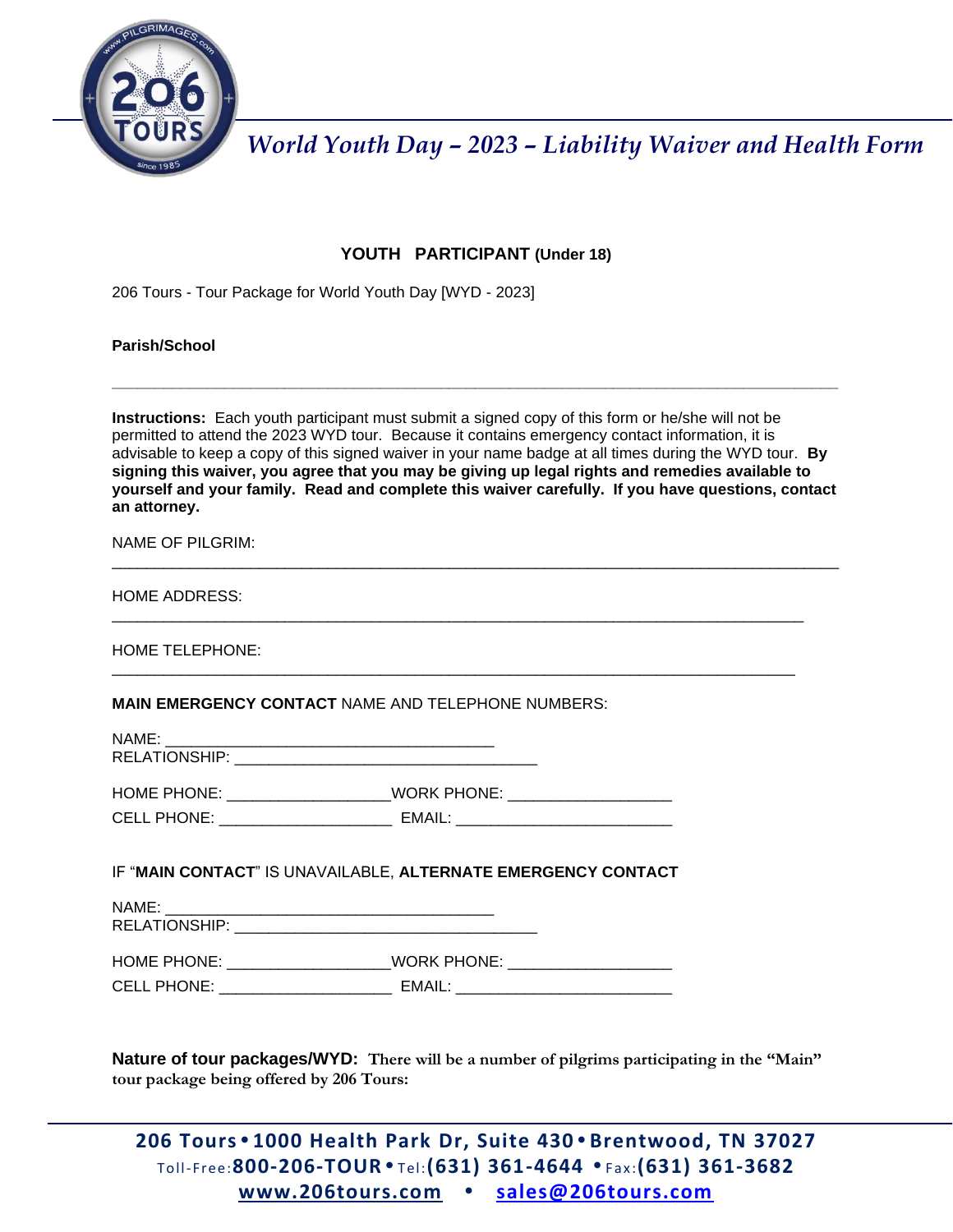

## **Sample Day by Day Itinerary:**

## **Day 1, Depart for Europe**

Depart for your overnight flight(s) to Lisbon. Dinner and breakfast will be served on board.

## **Day 2: Arrive Lisbon or a neighboring airport. Transfer to lodging and prepare for World Youth Day week.**

Upon arrival in Portugal, will find your luggage and exit the baggage claim into the arrivals hall where you will be greeted by our representative. You will be escorted your to your lodging. (pending arrival, we may have an orientation tour of Lisbon). Dinner and overnight.

## **Day 3: Lisbon: Day Tour**

Upon landing at Lisbon Portela Airport, make your way to the baggage claim area and collect your luggage. Proceed to the arrival's hall, where you will be greeted by your tour guide and/or driver. You will be escorted to the bus and begin a panoramic sightseeing tour of the coastal city of Lisbon. We will stop at the St. Jerome's Monastery, built to give thanks to the Virgin Mary for guiding Vasco da Gama on his voyage that linked Europe and Asia. Continue on, and drive by the Belem Quarter that contains the iconic entryway to the Lisbon harbor, the Belem Tower. This important landmark has many beautiful sculptures, such as depictions of, St. Vincent and Our Lady of Safe Homecoming. We will continue and pass by the "25th of April Bridge", inspired by the Golden Gate Bridge of San Francisco, California. The Ponte 25 de Abril is the oldest bridge that connects the Tagus River of Lisbon. Following, we will drive by the Discoveries Monument. This memorial commemorates the Great Explorers who, as a result of their explorations, brought Portugal to a standing of wealth and power during the Age of Discovery. This ship prow-shaped structure stands where the Great Explorers began their expeditions. Enjoy a view of the Basilica of the Star, the Rossio Square, Commerce Square, and the Marquee of Pombal Square. Our last stop will be St. Anthony's Church to celebrate Mass. Although this patron Saint of lost things is known as St. Anthony of Padua (Italy), he was originally born in Lisbon, Portugal. This Church is built upon the site of St. Anthony's birth and is also where Saint John Paul II visited in 1982. The former Pope stopped at this Church, on his way to Fatima, to pray to Our Lady in thanksgiving. Saint John Paul II recognizes Our Lady as saving him from being killed when he was shot one year prior, in 1981. After Mass, we will check-in at the hotel and enjoy a welcoming dinner followed by a restful overnight. \*World Youth Day begins this evening with Mass

## **Day 4: World Youth Day Lisbon – Santarem - Fatima - Lisbon**

Today, we will head to Fatima, on the way will stop in town of Santarem for Mass at St. Stephens Church, and to venerate the 13th Century Eucharistic Miracle. Continue to Fatima, a Hamlet of Aljustrel, the birthplace and home of the three (3) shepherd children. Here we will pray and meditate upon one of Our Blessed Mother's apparition sites. Our Lady appeared to three shepherd children; Lucia (age 10), Jacinta (age 7), and Francisco (age 9). These apparitions occurred monthly from May until October of 1917. Historically, as the entire world was in true turmoil, Our Lady's most prominent message during this time was to pray for world peace. The destruction of the world at that point in history was also mentioned by Our Lady in her messages of Fatima, and more specifically, in her second secret to the children. Our profoundly reflective day begins with a visit to the Little Chapel of the Apparitions. This simple, yet modern, chapel is the site where the Virgin Mary first appeared on May 13, 1917. Continue with a visit to the stunning neoclassical church, the Basilica of Our Lady of the Rosary. This Sacred space contains the tombs of St. Francisco, St. Jacinta, and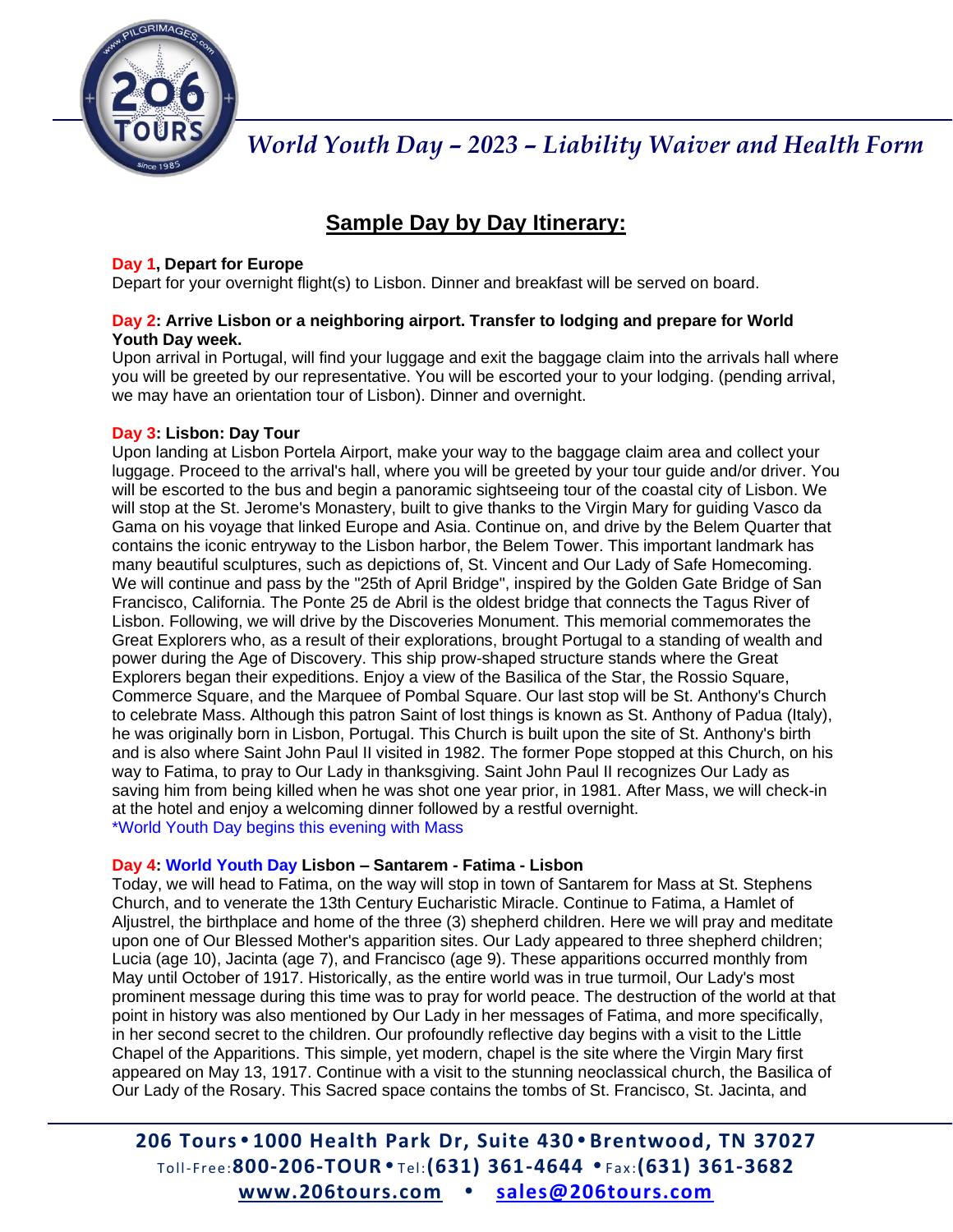

Sister Lucia. View the monument that commemorates the Sacred Heart of Jesus, in the square. Due to Our Lady's consistency in Her messages to pray the Rosary, this Basilica also features fifteen altars, dedicated to the fifteen mysteries of the Rosary. While in the Basilica, you will be able to feel, through the Love of Our Lord and Lady, the many graces that were received here. Visit the Museum and exhibition "Fatima: Light and Peace". Continue with a visit to the Holy Trinity Basilica. After lunch, we will experience Christ's unconditional love by participating in the Stations of the Cross along the Via Sacra. The "Sacred Way" marks the path taken by the shepherd children of Fatima to their first apparition with Our Lady. It is composed of fifteen (15) small Chapels in commemoration of the Passion of Our Lord. The fifteenth station, the Resurrection, can be found close to the Chapel of Calvary, dedicated to St. Stephen, King of Hungary. The day ends with a visit to Valinhos, the site of Our Lady's August 1917 apparition, and the first and third apparition of the Angel. Your night will conclude by returning to Lisbon for dinner and overnight.

\*This evening we will participate in organized World Your Day events as scheduled.

#### **Day 5: World Youth Day Lisbon**

Today World Youth Day participants will have catechesis sessions with Bishops, taking place in churches, schools, auditoriums and sports centers of Lisbon. \*Welcoming ceremony with our Holy Father!

#### **Day 6: World Youth Day Lisbon – Sintra - Lisbon**

Upon landing at Lisbon Portela, we will make our way to the picturesque town of Sintra, a charming example of a Portuguese town where there are cobbled streets and traditional painted buildings fill with family operated cafes and unique shops. While there, we will explore its extravagant Palaces, ancient Castles, and incredible scenery. We will also stop by the pretty Church of Ingreja de Santa Maria, before some free time, and then continue back to Lisbon for dinner and overnight. \*This afternoon enjoy organized World Youth Day events and the Stations of the Cross

#### **Day 7: World Youth Day - Pilgrimage Walk**

Experience World Youth Day and its events. This evening we participate in the Prayer Vigil with our Holy Father.

#### **Day 8: World Youth Day Lisbon – Closing Mass – Mata Beach**

Today we'll attend World Youth Day Mass of Sending. This morning the Pope will concelebrate Mass with thousands of Bishops and Priests, and he will address young people and those who are not so young, to send them out to the world to witness their faith, as the Lord did with his Apostles. After, we will make our way back to the Hotel to freshen up, and then board our Bus and make our way to Mato Beach – one of the famous beaches For the remainder of the day, you will have free time to spend at your own leisure in Lisbon.

#### **Day 9: Return Home**

This morning we leave Lisbon for our return flight(s) home or participate in the many post tours which will be offered. We will bid farewell to our new friends and to a World Youth Day experience.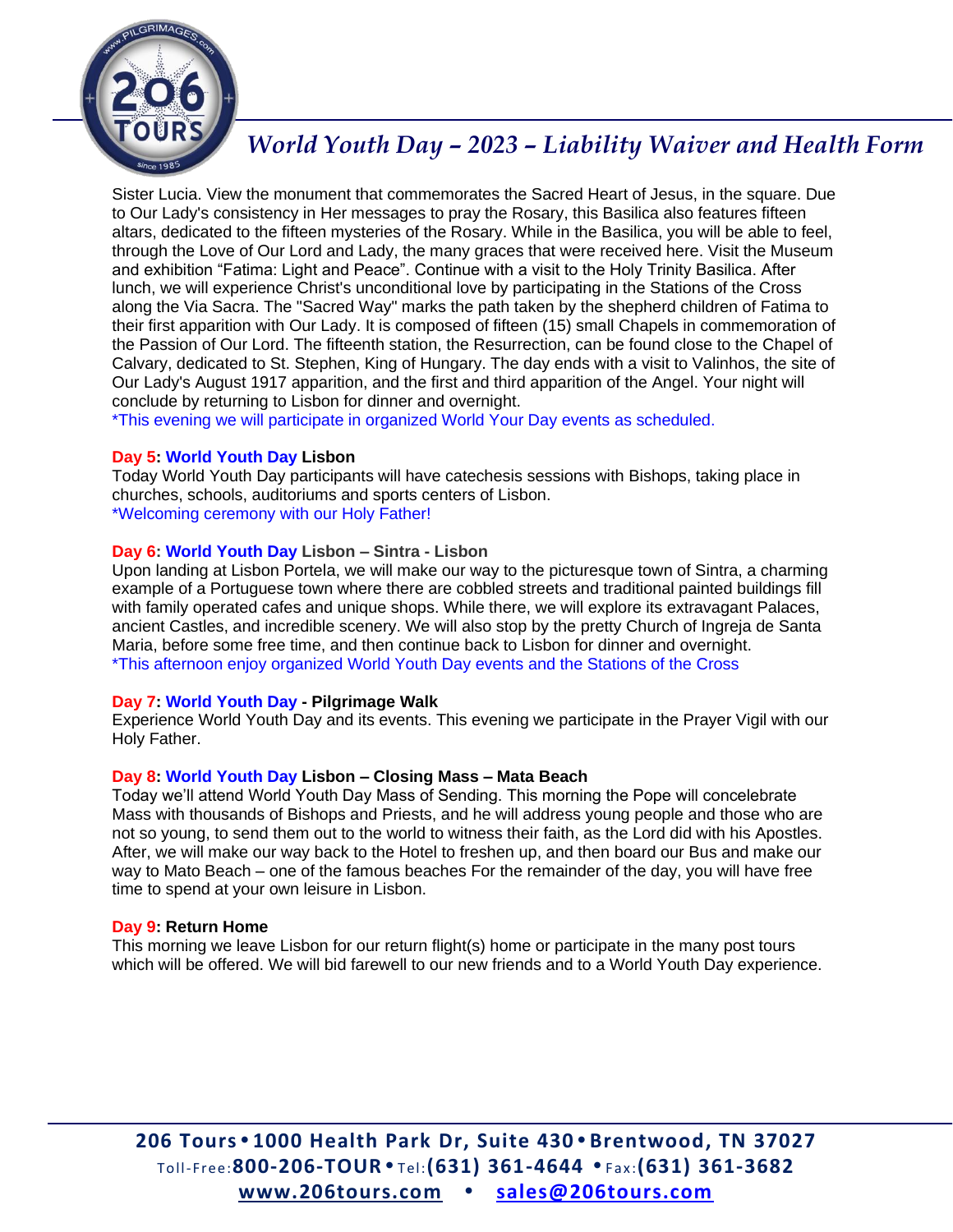

**World Youth Day Week:** One (1) million Catholic youth and young adults from around the world are estimated to gather from in **Lisbon - Portugal** to celebrate WYD. Remember you are representatives of the Catholic Church as you embark on this spiritual pilgrimage to Portugal. Recall that you are a witness for your church to the press and dignitaries who will attend WYD. We ask you to project an image of Christian consideration, sensitivity, and respect to everyone and to the property around you. We are confident you will display throughout the entire pilgrimage (i.e., on the bus, at the lodging/hotel sites, during the tour, while attending the events of WYD, during social times, etc.) responsible leadership and sound judgment as an adult participant. Thank you!

**Nature of Risks:** I understand that voluntarily traveling to and attending a tour/event of this nature may involve certain risks beyond the reasonable control of 206 Tours, its officers, directors, volunteers, and agents, as well as 206 Tours, in connection with the WYD tour and all parishes/schools within it, and their respective officers, directors, volunteers and agents, and chaperons or representatives associated with the WYD tour (hereinafter referred to as Diocese et al). Such risks include, but are not limited to, accidents, emergencies, exposure to reckless conduct of other persons, and/or negligence of security and medical personnel. 206 Tours et al. hereby disclaims any and all liability and responsibility for any such risks. I understand that I will be at various sites, such as hotels or on tourist excursions. If during any break in the WYD tour there may be an opportunity to participate in recreational or other activities, participants do so at their own risk and subject to all terms and conditions set by any recreational or other provider.

**Waiver of Liability/Hold Harmless:** By signing this liability waiver, I agree and acknowledge that I may be giving up important legal rights and remedies available to myself, my family, my heirs, successors, and assigns. For value received, I agree on behalf of myself, my heirs, successors, and assigns ("Our Behalf") that I assume all risks and waive any claim of liability of any nature whatsoever against, and agree to indemnify and hold harmless, 206 Tours et al. with respect to any and all actions, claims or demands that may be made or brought on Our Behalf against 206 Tours et al. arising out of, or in connection with, travel to, or attendance at the WYD tour or any other activity I may engage in while participating in the tour/WYD event. Further, for value received, for any injury to third parties that may arise because of my own actions or omissions, I agree to indemnify, hold harmless and defend 206 Tours et al. with respect to any and all actions, claims, expenses or demands arising therefrom that may be made or brought against 206 Tours et al., including but not limited to reasonable attorneys' fees and expenses arising in connection therewith.

**STATEMENT OF HEALTH:** I hereby warrant that, to the best of my knowledge, I am in good health and able to participate in all WYD tour activities. (Please submit a statement indicating limitations and/or conditions of which we should be aware).

#### **INSURANCE INFORMATION:**

Family Health Insurance Co.: **Example 2018** 

Policy No.:  $\blacksquare$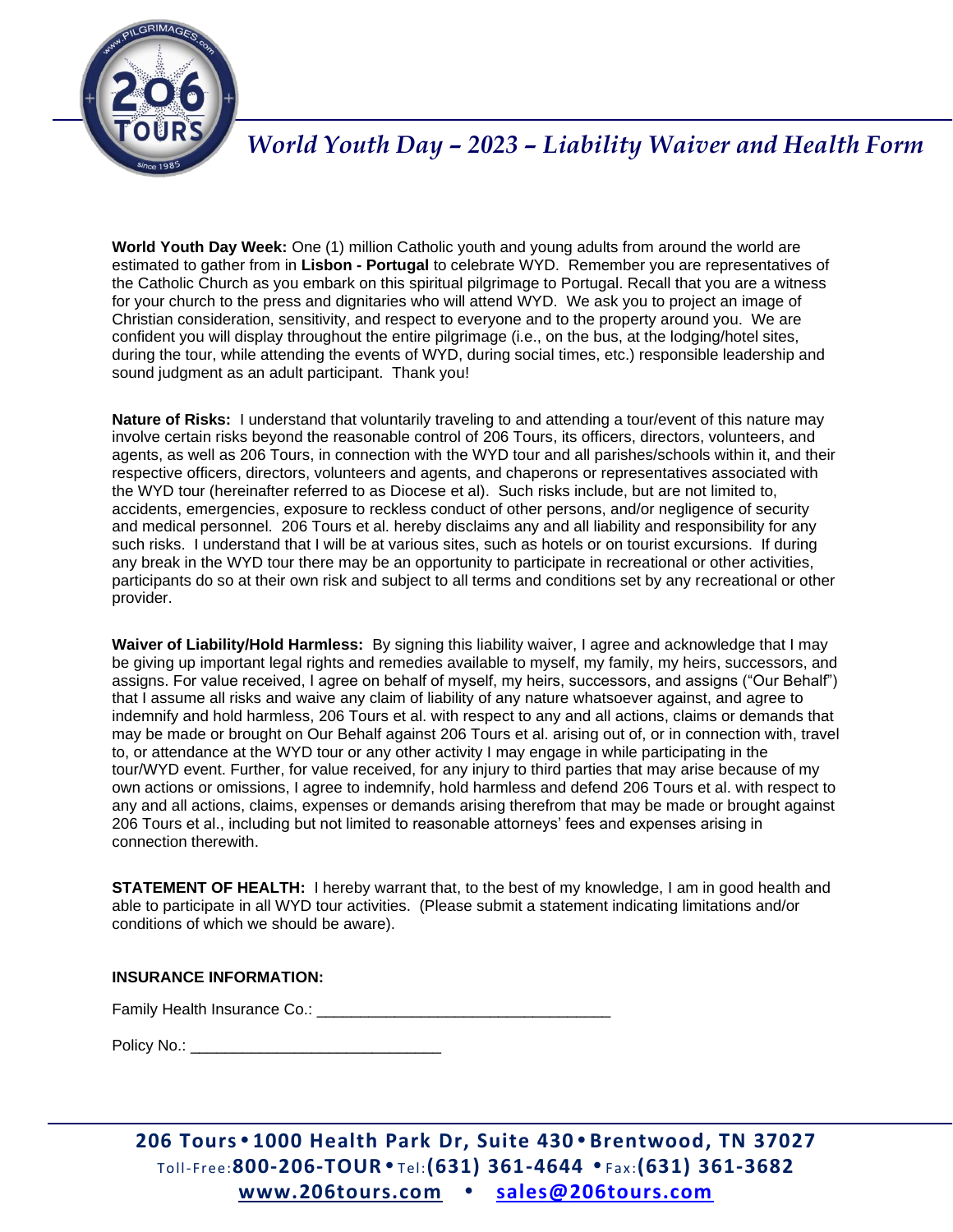

**MOST RECENT PHYSICAL EXAMINATION** (Provide information on your most recent examination)

| Date of examination: |  |
|----------------------|--|
| Physician or clinic: |  |

Phone Number: (

Physician/Clinic Address:

**IMMUNIZATIONS:** (Please provide date of latest tetanus immunization)

Date: \_\_\_\_\_\_\_\_\_\_\_\_\_\_\_\_\_\_\_\_\_\_\_\_\_\_\_\_\_\_\_\_\_\_\_\_\_\_

**MEDICATIONS:** Any medications brought to the program should be clearly labeled and in their original container. Please list any prescription or approved non-prescription drugs that you are presently taking. Include product name and physician's instructions on dosage and frequency:

\_\_\_\_\_\_\_\_\_\_\_\_\_\_\_\_\_\_\_\_\_\_\_\_\_\_\_\_\_\_\_\_\_\_\_\_\_\_\_\_\_\_\_\_\_\_\_\_\_\_\_\_\_\_\_\_\_\_\_\_\_\_\_\_\_\_\_\_\_\_\_\_\_\_\_\_\_\_\_\_\_\_\_\_

\_\_\_\_\_\_\_\_\_\_\_\_\_\_\_\_\_\_\_\_\_\_\_\_\_\_\_\_\_\_\_\_\_\_\_\_\_\_\_\_\_\_\_\_\_\_\_\_\_\_\_\_\_\_\_\_\_\_\_\_\_\_\_\_\_\_\_\_\_\_\_\_\_\_\_\_\_\_\_\_\_\_\_

\_\_\_\_\_\_\_\_\_\_\_\_\_\_\_\_\_\_\_\_\_\_\_\_\_\_\_\_\_\_\_\_\_\_\_\_\_\_\_\_\_\_\_\_\_\_\_\_\_\_\_\_\_\_\_\_\_\_\_\_\_\_\_\_\_\_\_\_\_\_\_\_\_\_\_\_\_\_\_\_\_\_\_\_

**ALLERGIES:** (Please attach a statement noting all known allergies, including how you have been treated and with what medication. If medications are needed occasionally or regularly, please bring them with you in case of need.)

**OPERATIONS OR SERIOUS INJURIES** (Within the past 18 months)

#### **MEDICAL EMERGENCY**

In case of medical emergency where I become incapacitated, I understand that a reasonable effort will be made to contact my emergency contacts (listed above). In the event that they cannot be reached, I hereby give permission to the physician selected by diocesan personnel or parish adult leader to hospitalize, secure proper treatment for, and to order injection, anesthesia or surgery for myself.